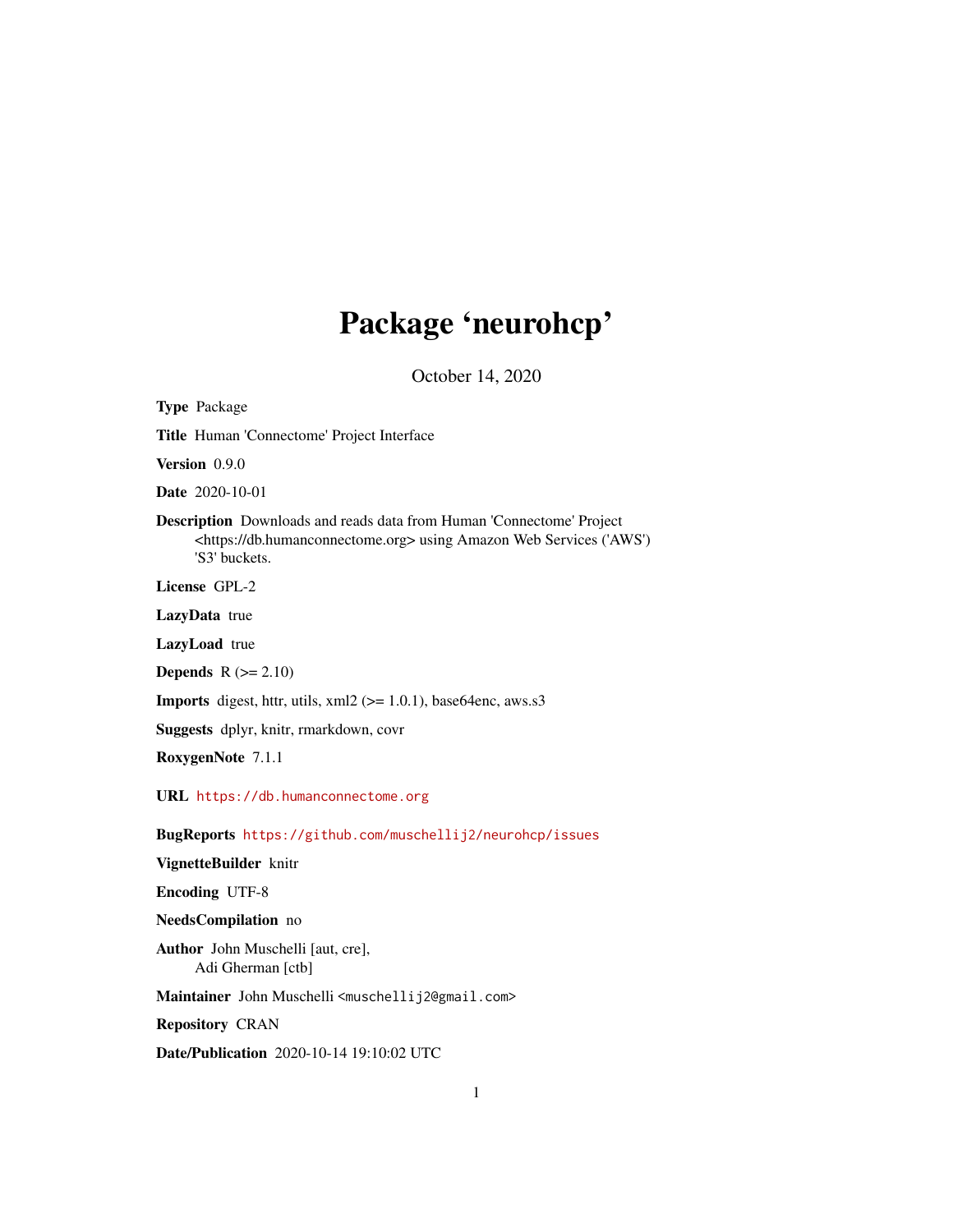# <span id="page-1-0"></span>R topics documented:

| Index | 13 |
|-------|----|
|       |    |
|       |    |
|       |    |
|       |    |
|       |    |
|       |    |
|       |    |
|       |    |
|       |    |
|       |    |
|       |    |
|       |    |
|       |    |

bucketlist *Retrieve S3 Bucket List*

# Description

Lists the Buckets available with the Key/Secrete

# Usage

```
bucketlist(region = "us-east-1", access_key = NULL, secret_key = NULL, ...)
```
# Arguments

| region     | Region of S3 Bucket                 |
|------------|-------------------------------------|
| access_key | Amazon S3 Access Key                |
| secret_key | Amazon S3 Secret Key                |
|            | arguments to pass to bucket_list_df |

# Value

List of Buckets

```
if (have_aws_key()){
bucketlist()
}
```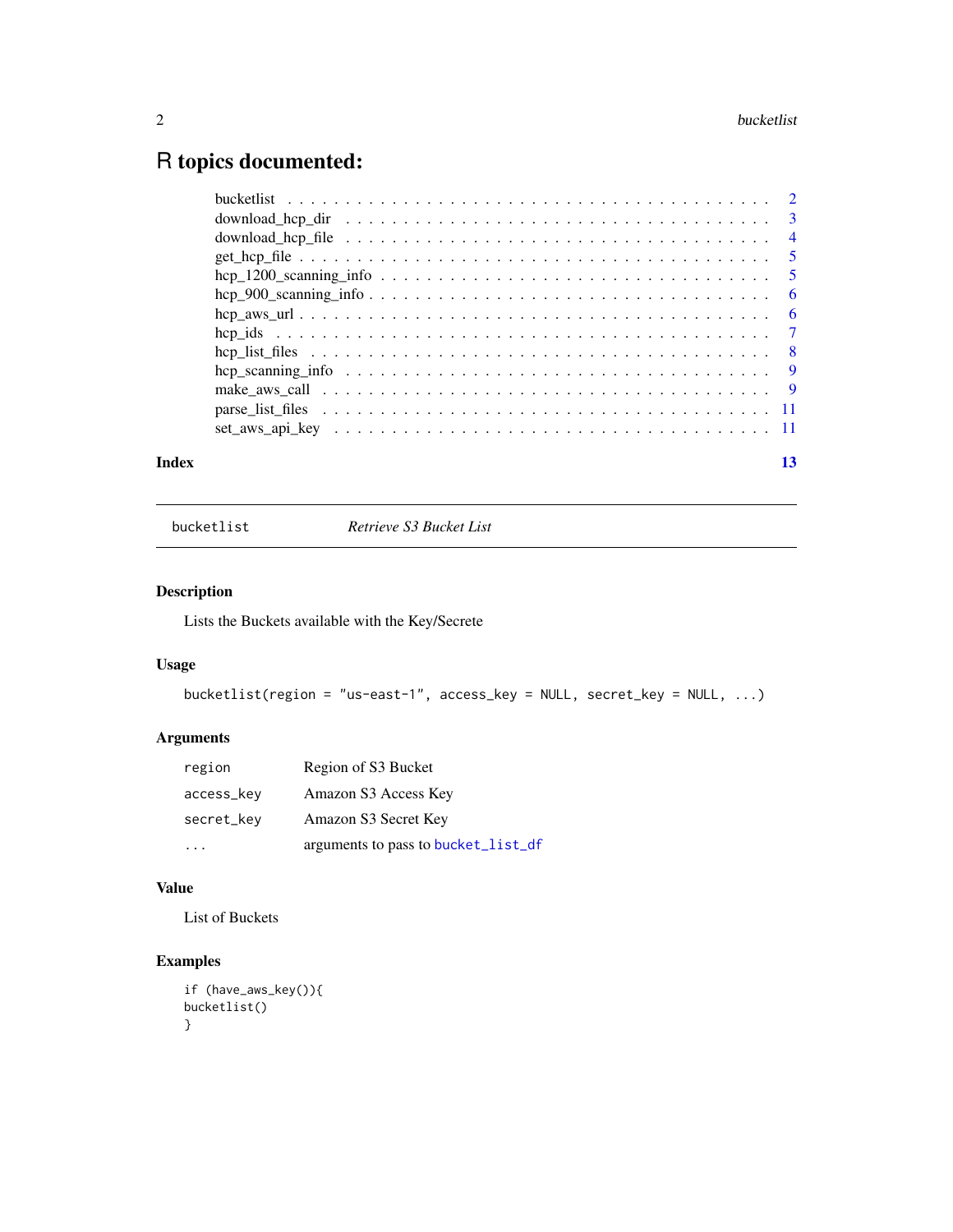<span id="page-2-0"></span>download\_hcp\_dir *Download an entire directory from HCP*

# Description

Downloads a directory/folder from HCP database

# Usage

```
download_hcp_dir(
  prefix,
 delimiter = "",
  outdir = tempfile(),
  verbose = TRUE,
  ...
)
```
download\_fcp\_dir(...)

download\_openneuro\_dir(...)

# Arguments

| prefix    | Folder to download                             |
|-----------|------------------------------------------------|
| delimiter | Delimiter for files                            |
| outdir    | Output directory                               |
| verbose   | Should diagnostic values be printed?           |
|           | additional arguments to pass to hcp_list_files |

# Value

List of return from calling [hcp\\_list\\_files](#page-7-1), the output directory, and all destination files (not subsetted by those that did in fact download)

```
if (have_aws_key()) {
  prefix = "HCP/100307/release-notes"
  res = download_hcp_dir(prefix = prefix, verbose = FALSE)
}
```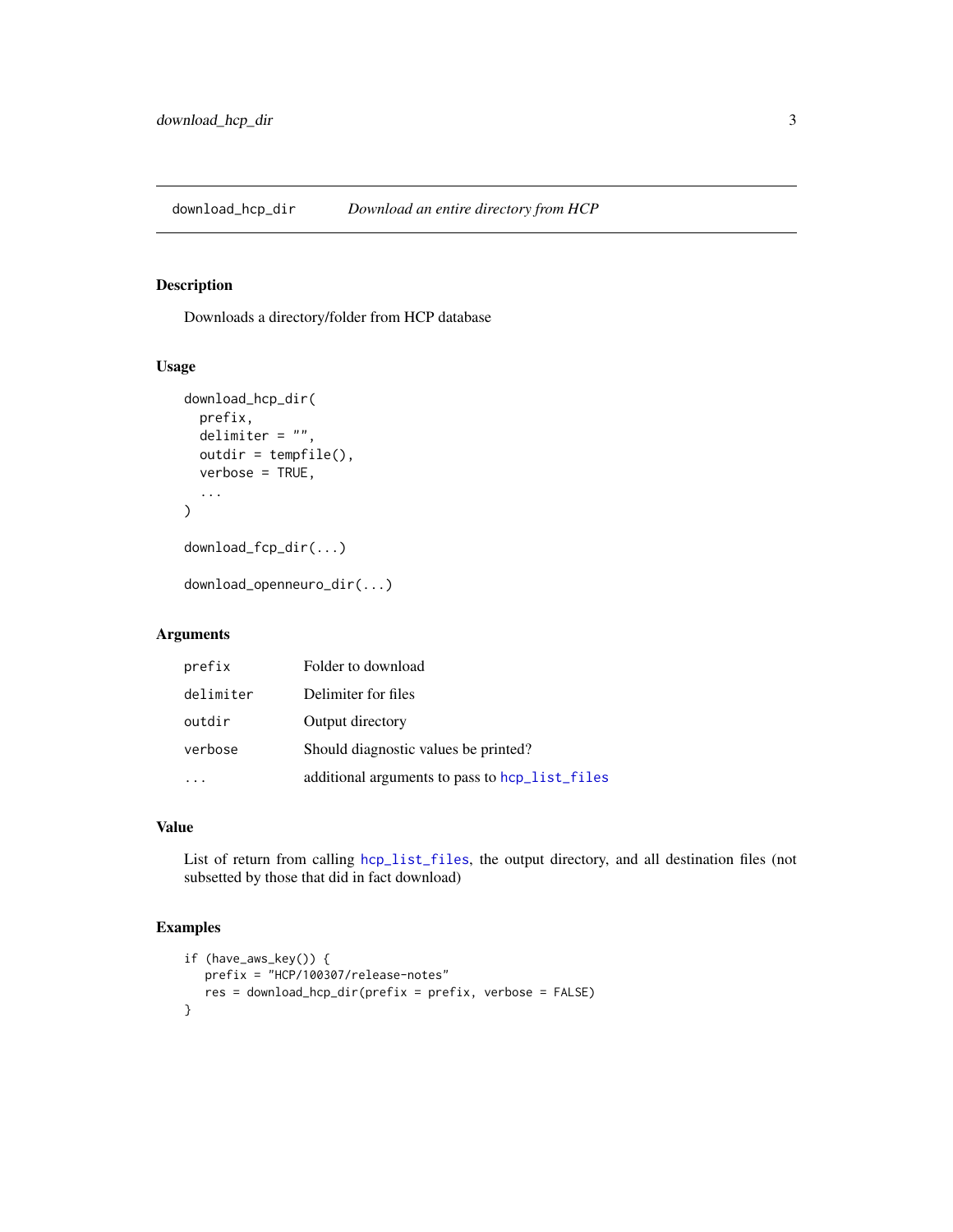# <span id="page-3-0"></span>Description

Downloads a file from HCP S3 Bucket

# Usage

```
download_hcp_file(
  path_to_file,
  destfile = NULL,
  verbose = TRUE,
  error = TRUE,
  ...
\mathcal{L}download_fcp_file(...)
```
download\_openneuro\_file(...)

# Arguments

| path_to_file | Path to file on HCP S3 Bucket                    |
|--------------|--------------------------------------------------|
| destfile     | Destination filename                             |
| verbose      | should progress be added to downloading?         |
| error        | Should the function error if the return was bad? |
|              | arguments to pass to hcp_aws_url                 |

# Value

Output filename that was downloaded

```
if (have_aws_key()){
path_to_file <- "HCP_900/100206/MNINonLinear/100206.164k_fs_LR.wb.spec"
download_hcp_file(path_to_file = path_to_file)
}
```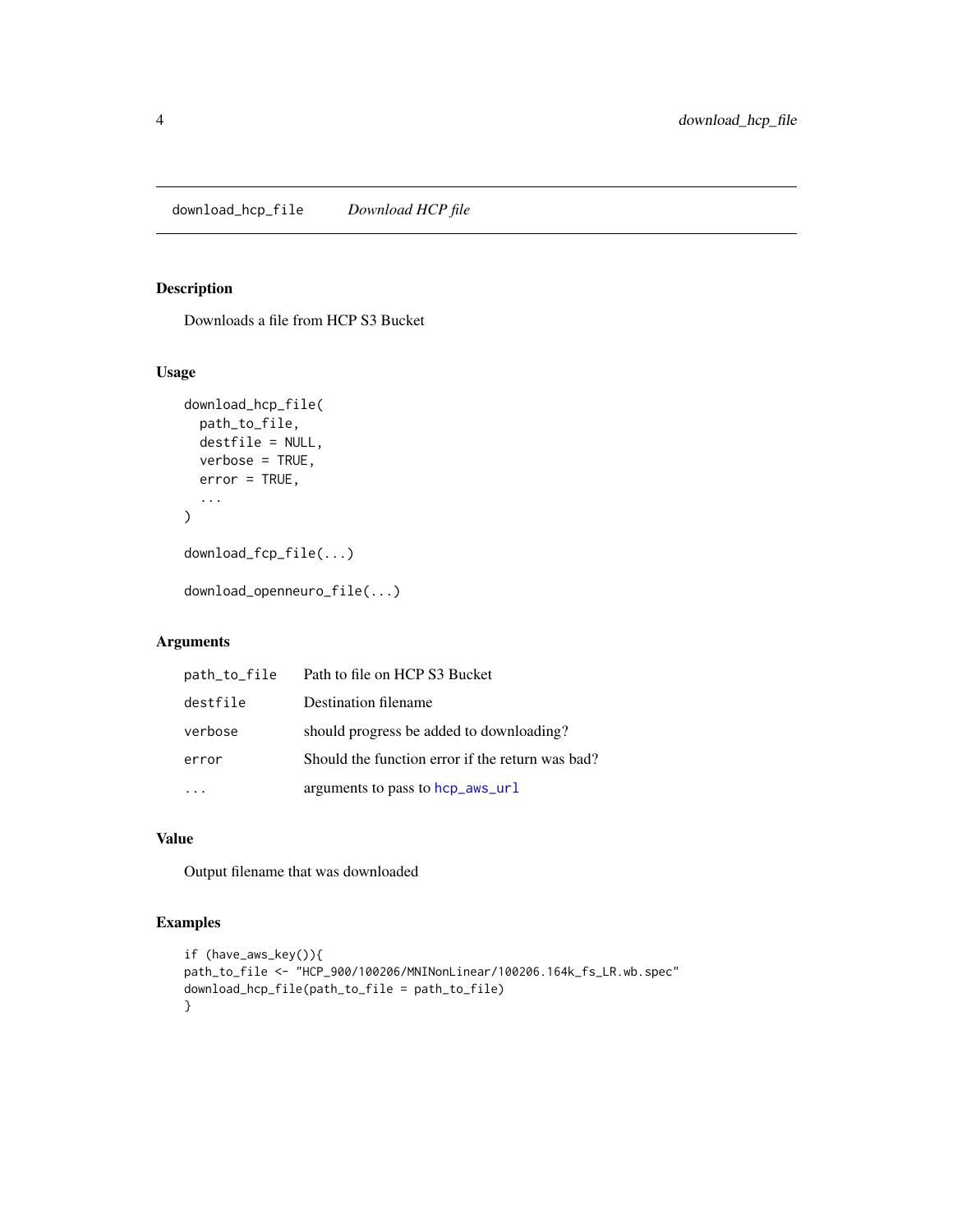<span id="page-4-1"></span><span id="page-4-0"></span>get\_hcp\_file *Get HCP file*

#### Description

Wraps a [make\\_aws\\_call](#page-8-1) to a GET statement to get the file

# Usage

```
get_hcp_file(path_to_file = "/", ..., verbose = TRUE, verb = "GET")
```
head\_hcp\_file(...)

get\_fcp\_file(...)

head\_fcp\_file(...)

get\_openneuro\_file(...)

head\_openneuro\_file(...)

## Arguments

| path_to_file            | Path to file on HCP S3 Bucket      |
|-------------------------|------------------------------------|
| $\cdot$ $\cdot$ $\cdot$ | arguments to pass to make_aws_call |
| verbose                 | Should the URL be printed?         |
| verb                    | passed to VERB                     |

# Value

Result of GET

hcp\_1200\_scanning\_info

*Scanning Information for HCP 1200 Data*

# Description

A data. frame with all the available scanning information for the HCP 1200 data.

## Usage

```
hcp_1200_scanning_info
```
# Format

An object of class tbl\_df (inherits from tbl, data.frame) with 69615 rows and 18 columns.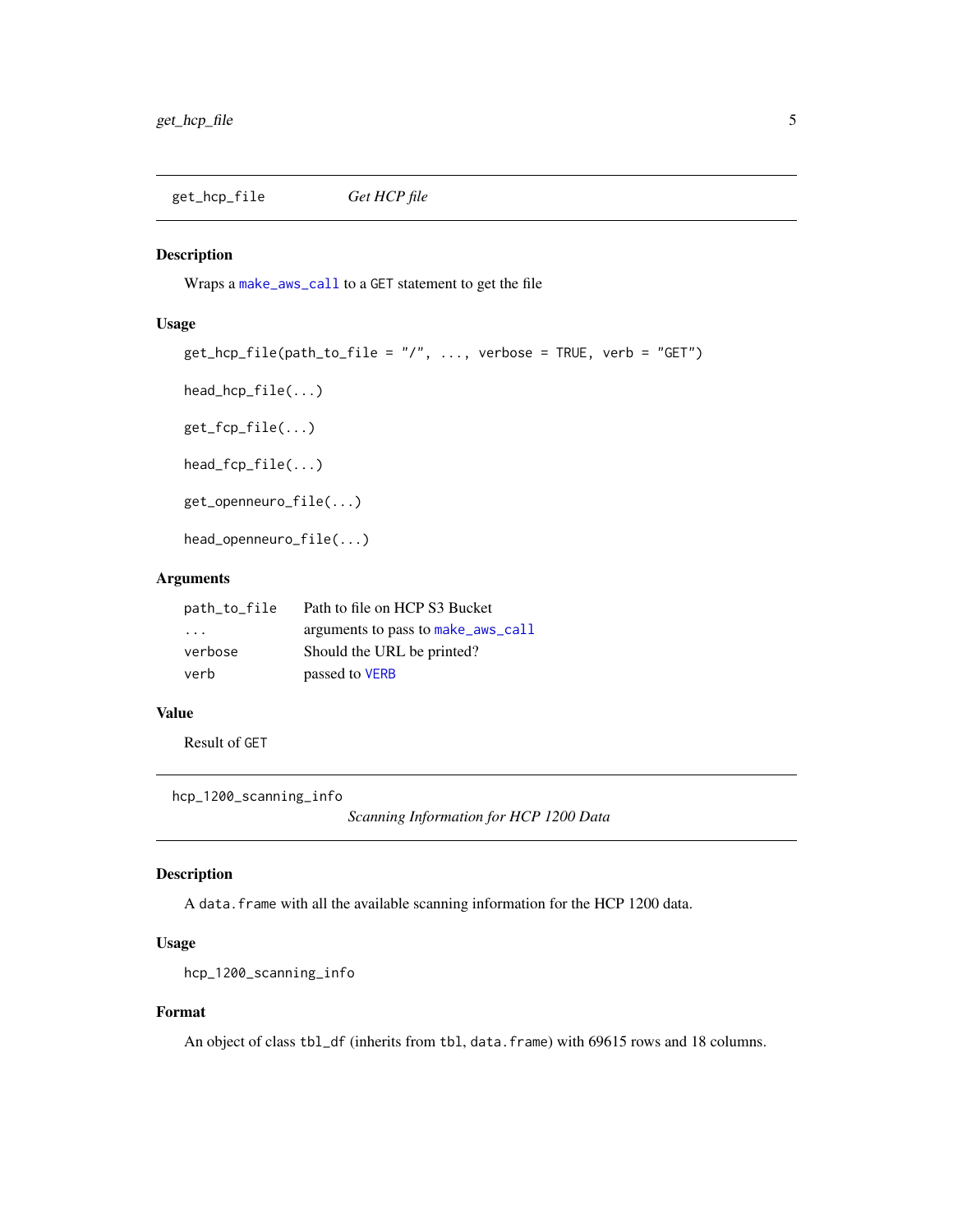<span id="page-5-0"></span>hcp\_900\_scanning\_info *Scanning Information for HCP 900 Data*

# Description

A data.frame with all the available scanning information for the HCP 900 data.

# Usage

hcp\_900\_scanning\_info

# Format

An object of class tbl\_df (inherits from tbl, data.frame) with 34406 rows and 18 columns.

<span id="page-5-1"></span>hcp\_aws\_url *Construct AWS S3 String*

# Description

Constructs url string for AWS S3 Bucket to pass in for HCP downloading

# Usage

```
hcp_aws_url(
 path_to_file = "",bucket = "hcp-openaccess",
 region = "us-east-1",
 access_key = NULL,
  secret_key = NULL,
  lifetime_minutes = 20,
 query = NULL,
 verb = "GET",sign = TRUE
)
```
# Arguments

| path_to_file | Path to file on HCP S3 Bucket |
|--------------|-------------------------------|
| bucket       | Bucket to download from       |
| region       | Region of S3 Bucket           |
| access_key   | Amazon S3 Access Key          |
| secret_key   | Amazon S3 Secret Key          |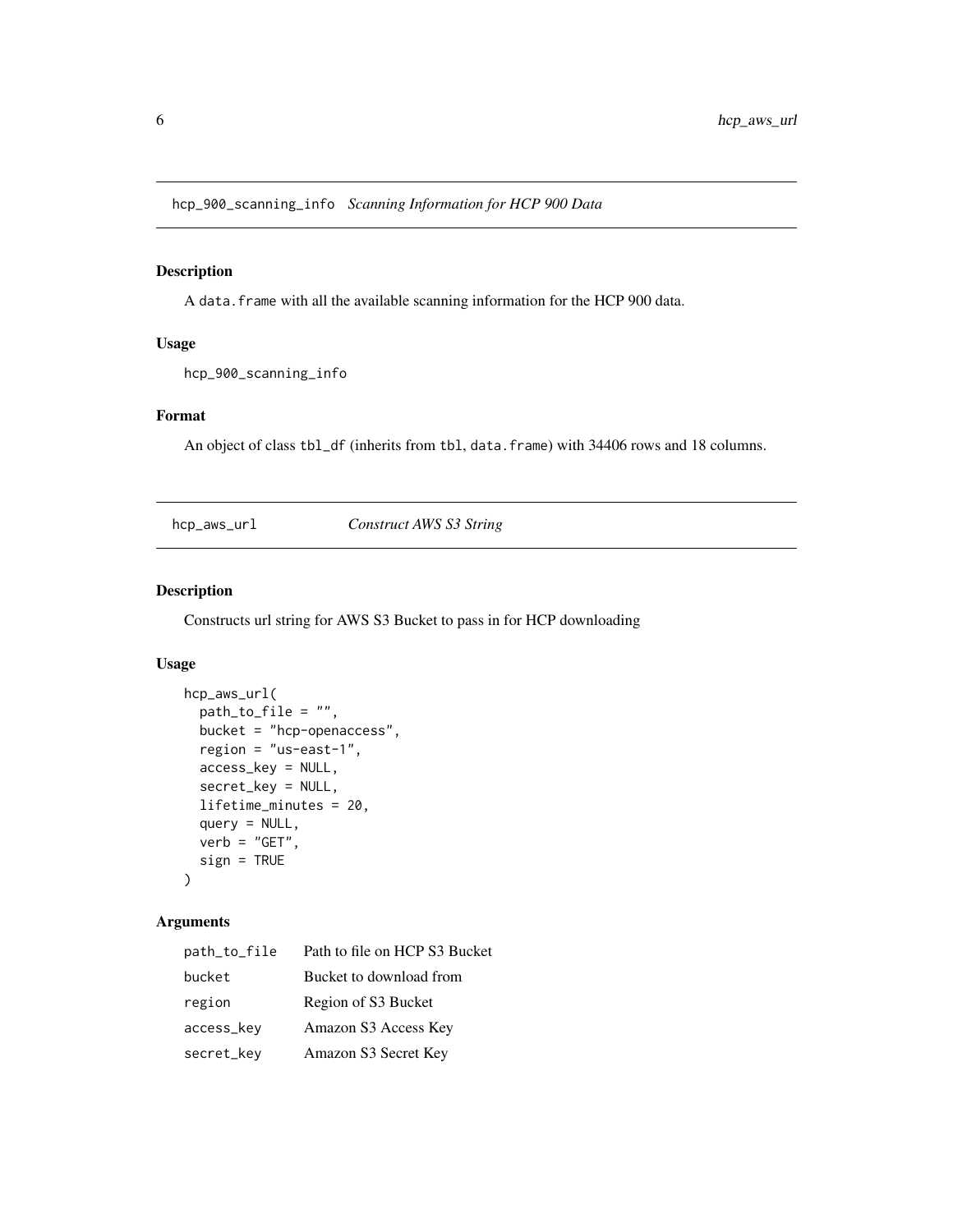#### <span id="page-6-0"></span>hcp\_ids 7

| lifetime_minutes |                                    |
|------------------|------------------------------------|
|                  | Time that connection can be opened |
| query            | additional query to add to url     |
| verb             | httr VERB to be used               |
| sign             | Should the url be signed?          |

# Value

Character of the url to be passed to httr 'VERB's

# Examples

```
if (have_aws_key()){
path_to_file <- "HCP_900/100206/MNINonLinear/100206.164k_fs_LR.wb.spec"
hcp_aws_url(path_to_file)
}
```
# hcp\_ids *Get list of HCP Ids*

# Description

Returns list of IDs of folders in the HCP database

# Usage

```
hcp_ids(group = c("HCP", "HCP_900", "HCP_1200", "HCP_Retest"))
```
# Arguments

group Group of IDs to return

# Value

Character vector

```
if (have_aws_key()) {
head(hcp_ids("HCP"))
head(hcp_ids("HCP_900"))
}
```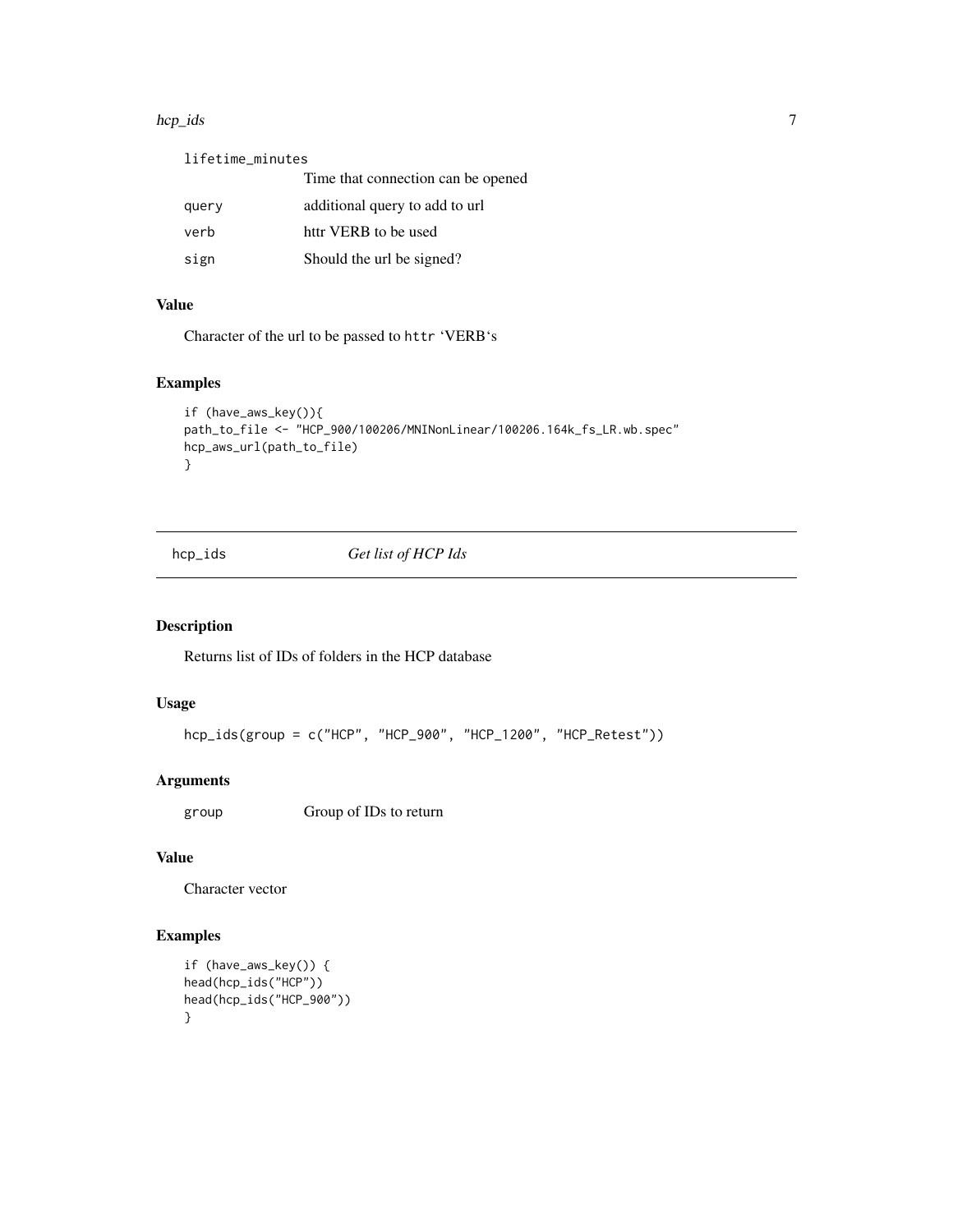#### <span id="page-7-1"></span><span id="page-7-0"></span>Description

Lists a set of files from an HCP bucket for a specific sub-folder

# Usage

```
hop_list_files(prefix = "", delimiter = NULL, query = NULL, ...)fcp\_list\_files(prefix = "", delimiter = NULL, query = NULL, ...)openneuro_list_files(prefix = "", delimiter = NULL, query = NULL, ...)
```

```
hep_{{\text{list\_dirs}}(prefix = "HCP/", ...)}
```

```
fcp_list_dirs(prefix = "data/Projects/", ...)
```

```
openneuro_list_dirs(prefix = NULL, ...)
```
# Arguments

| prefix    | directory folder to list files. If "", then it will be the root path |
|-----------|----------------------------------------------------------------------|
| delimiter | Delimiter to list files. For example ".mat", for ".mat"              |
| query     | Additional query arguments                                           |
| $\ddotsc$ | additional arguments passed to get_hcp_file                          |

# Value

List with the result of the GET command, the parsed result, and the content from the result.

```
if (have_aws_key()){
x = \text{hcp\_list\_files(prefix = "HCP/100307/unprocessed/3T/Diffusion",}delimiter="bval")
stopifnot(x$parsed_result$ListBucketResult$Name[[1]] == "hcp-openaccess")
t1_niis = hcp_list_files(prefix ="HCP/100307/T1w",
delimiter = ",\nmin,gz")all_dirs = hcp_list_dirs("HCP/")
}
if (have_aws_key()){
  res = hcp_list_dirs("HCP/")
  projects = unlist(parse_list_files(res)$prefixes)
  projects = unname(projects)
```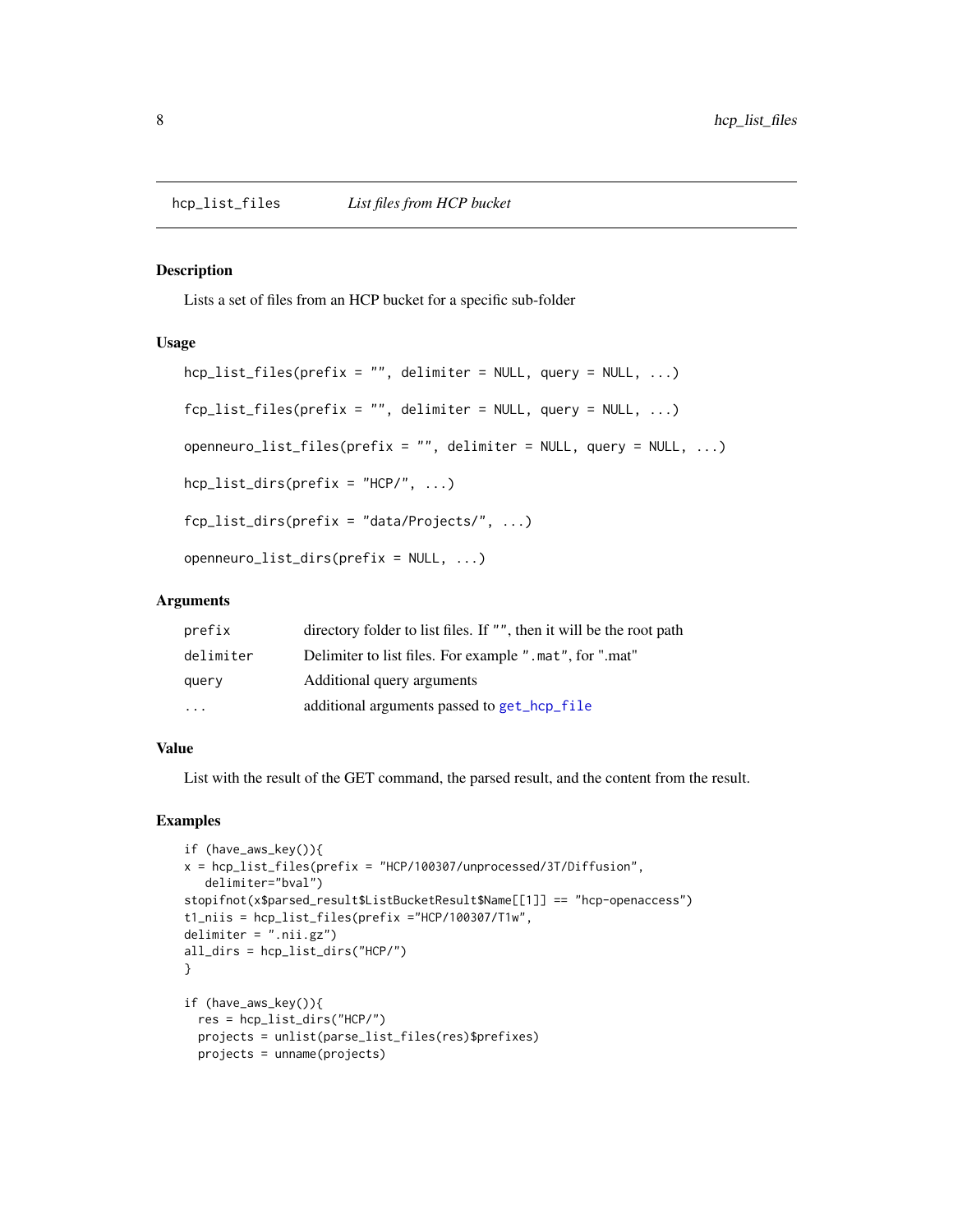# <span id="page-8-0"></span>hcp\_scanning\_info 9

```
projects = unname(projects)
  head(projects)
  head(basename(projects))
  stopifnot("100307" %in% basename(projects))
}
if (have_aws_key()){
res = fcp_list_dirs()
projects = unlist(parse_list_files(res)$prefixes)
projects = unname(projects)
head(projects)
head(basename(projects))
stopifnot("ABIDE" %in% basename(projects))
}
res = openneuro_list_dirs()
projects = unlist(parse_list_files(res)$prefixes)
projects = unname(projects)
head(projects)
if (length(projects) > 0) {
head(basename(projects))
stopifnot("ds000002" %in% basename(projects))
}
```
hcp\_scanning\_info *Scanning Information for HCP Data*

# Description

A data.frame with all the available scanning information for the HCP data.

## Usage

hcp\_scanning\_info

# Format

An object of class tbl\_df (inherits from tbl, data.frame) with 34406 rows and 18 columns.

<span id="page-8-1"></span>make\_aws\_call *Construct AWS S3 Call*

#### Description

Constructs GET information string for AWS S3 Bucket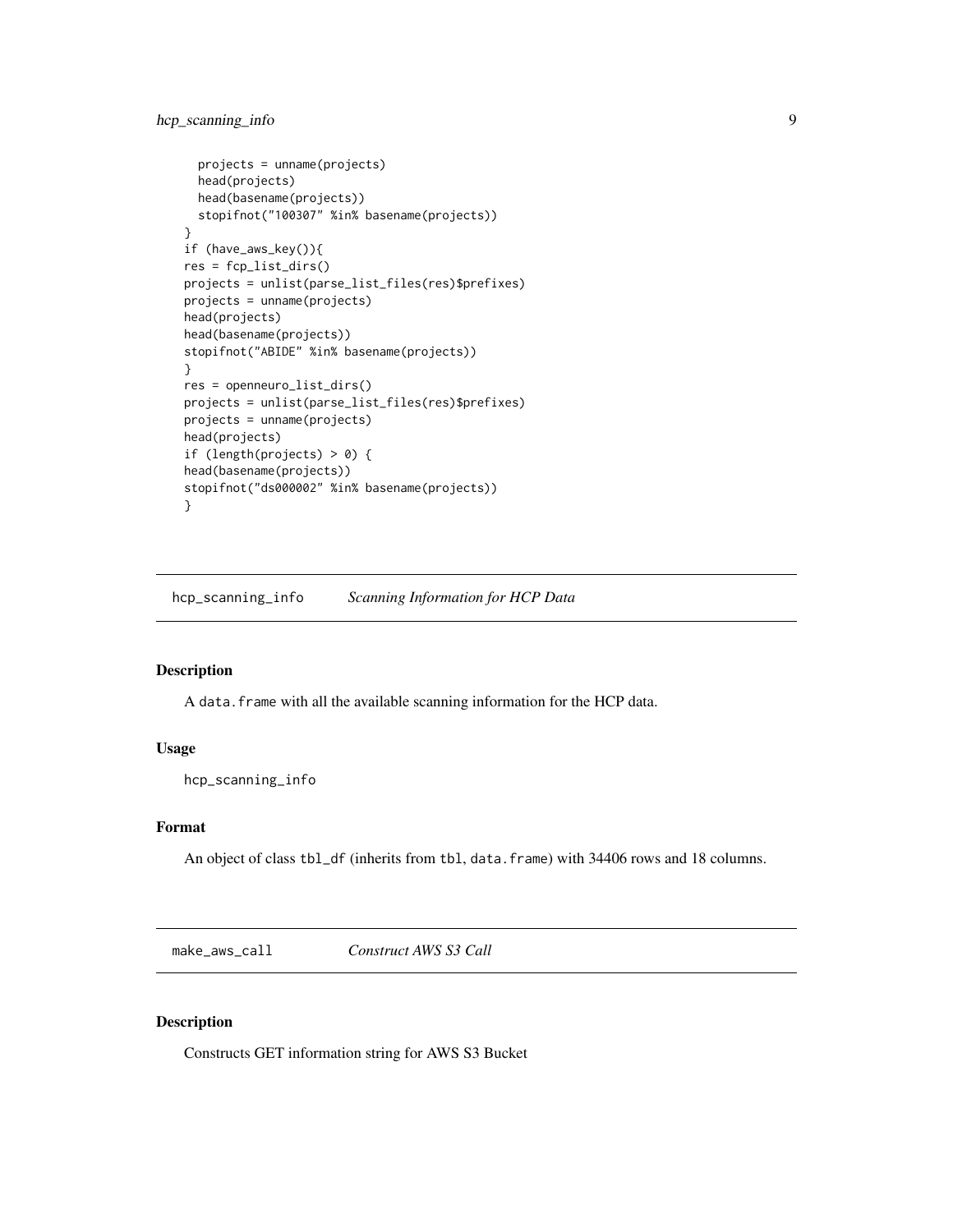# Usage

```
make_aws_call(
  path_to_file = "/",
  bucket = "hcp-openaccess",
  region = "us-east-1",
  access_key = NULL,
  secret_key = NULL,
  lifetime_minutes = 5,
  query = NULL,
  verb = "GET",sign = TRUE
\mathcal{L}
```
# Arguments

| path_to_file     | Path to file on HCP S3 Bucket           |  |
|------------------|-----------------------------------------|--|
| bucket           | Bucket to download from                 |  |
| region           | Region of S3 Bucket                     |  |
| access_key       | Amazon S3 Access Key                    |  |
| secret_key       | Amazon S3 Secret Key                    |  |
| lifetime_minutes |                                         |  |
|                  | Time that connection can be opened      |  |
| query            | additional query to add to verb command |  |
| verb             | httr VERB to be used                    |  |
| sign             | Should the url be signed?               |  |

# Value

Character of the url to be passed to httr 'VERB's

```
if (have_aws_key()){
path_to_file <- paste0(
   "HCP_900/100206/MNINonLinear/",
   "100206.164k_fs_LR.wb.spec")
make_aws_call(path_to_file)
}
```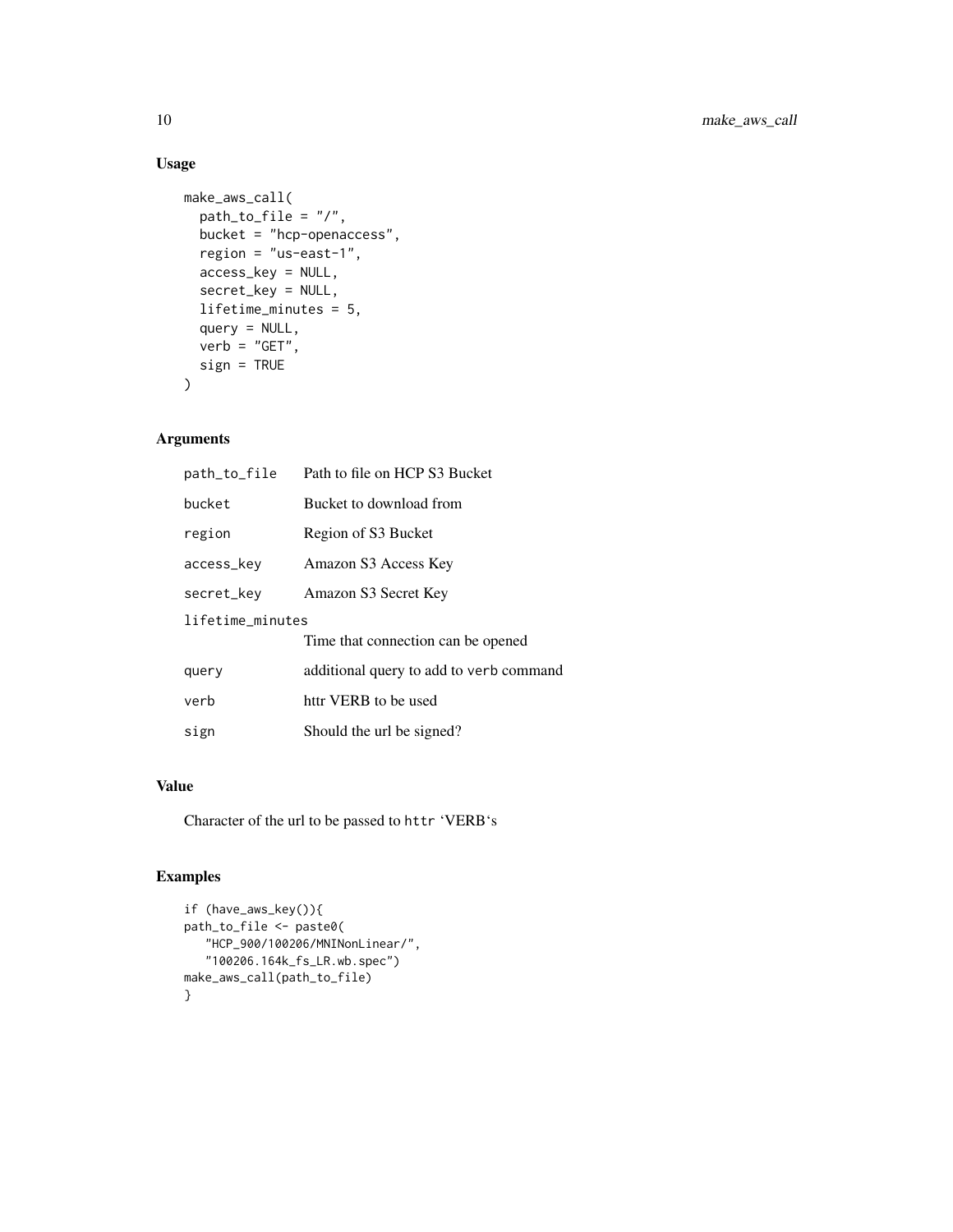# <span id="page-10-0"></span>Description

This parses the result from [hcp\\_list\\_files](#page-7-1) and organizes the files into data.frames

#### Usage

```
parse_list_files(ret)
```
## Arguments

ret object with element parsed\_result, usually from [hcp\\_list\\_files](#page-7-1)

# Value

List of 2 data.frames, the contents and the commonprefixes elements from the list

#### Examples

```
if (have_aws_key()){
  ret = hcp_list_files(prefix = "HCP/100307/unprocessed/3T/Diffusion")
  parsed = parse_list_files(ret)
  stopifnot(!is.null(parsed$contents))
}
```
set\_aws\_api\_key *Set Amazon AWS Key*

#### Description

Sets and returns the AWS keys. This will error if not all are specified.

# Usage

```
set_aws_api_key(
  access_key = NULL,
  secret_key = NULL,
  default_region = "us-east-1",
  error = TRUE
)
have_aws_key()
```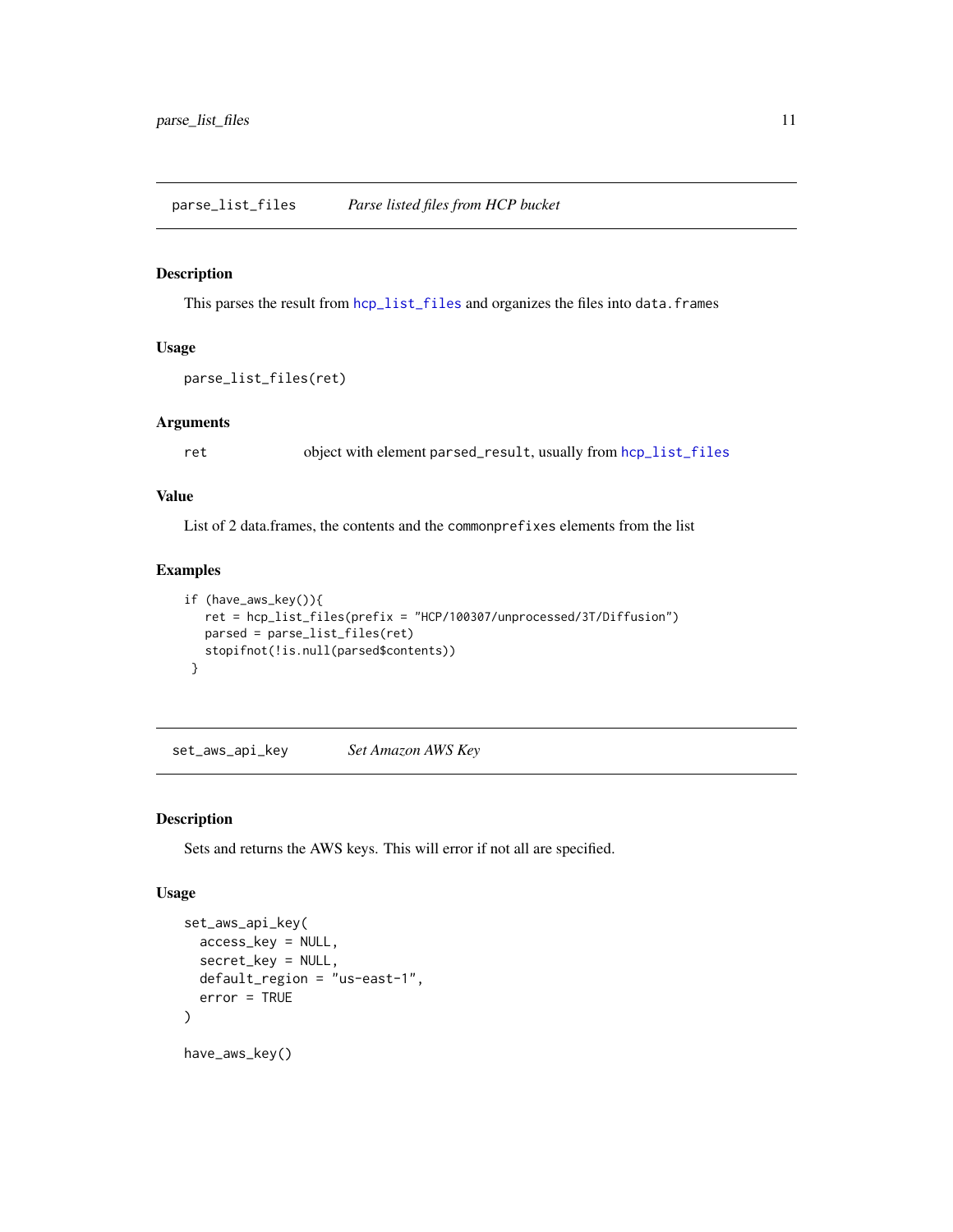# Arguments

| access_key | Amazon access key. If NULL then looks at the AWS_ACCESS_KEY_ID system vari-<br>able.                   |
|------------|--------------------------------------------------------------------------------------------------------|
| secret_key | Amazon secret key. If NULL then looks at the AWS_SECRET_ACCESS_KEY system<br>variable.                 |
|            | default_region Amazon default region. If NULL then looks at the AWS_DEFAULT_REGION system<br>variable. |
| error      | Should this function error if things are not specified?                                                |

# Value

List of access\_key, secret\_key, and default\_region